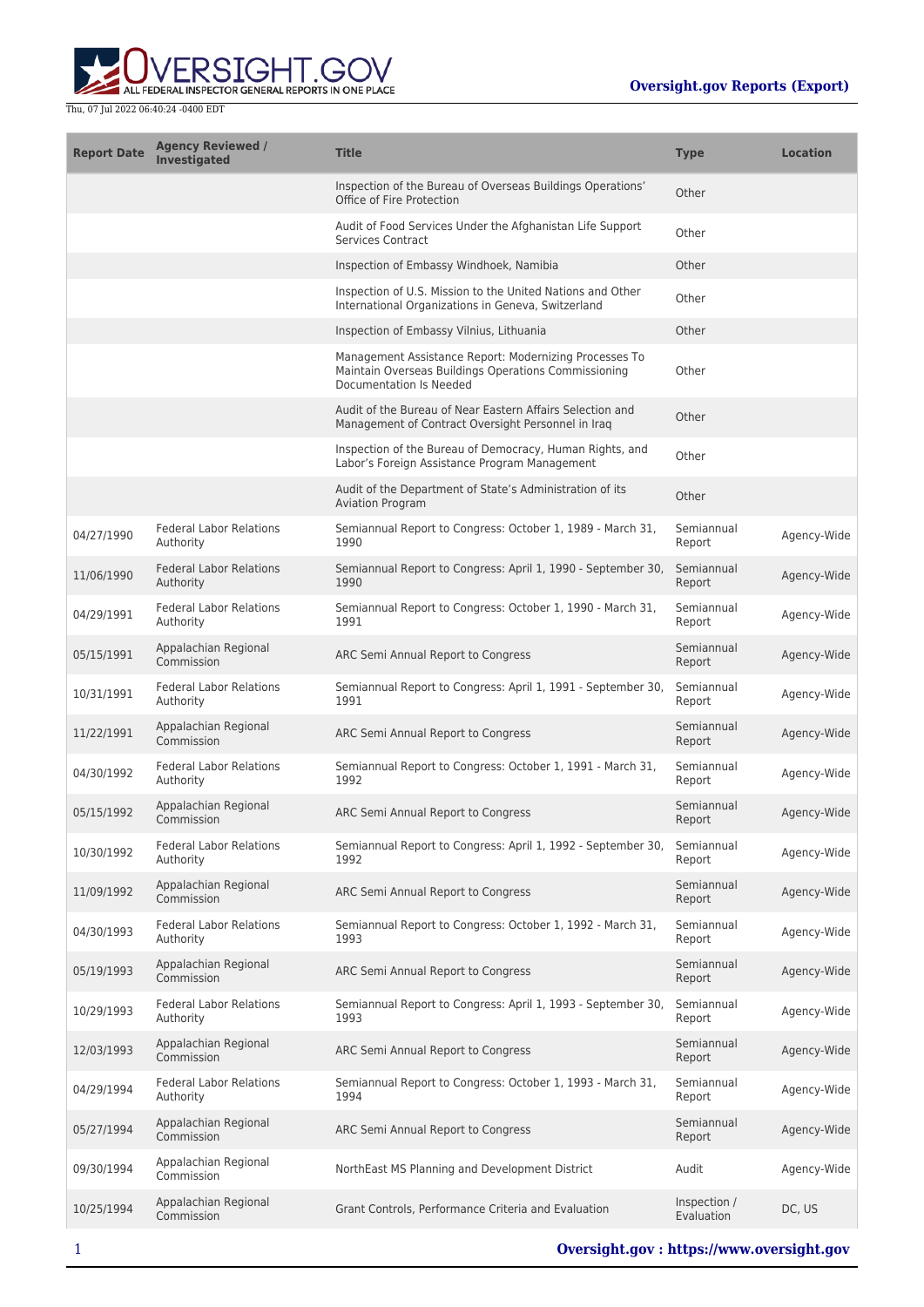## **Oversight.gov Reports (Export)**



| <b>Report Date</b> | <b>Agency Reviewed /</b><br><b>Investigated</b> | <b>Title</b>                                                         | <b>Type</b>                | <b>Location</b> |
|--------------------|-------------------------------------------------|----------------------------------------------------------------------|----------------------------|-----------------|
| 10/26/1994         | <b>Federal Labor Relations</b><br>Authority     | Semiannual Report to Congress: April 1, 1994 - September 30,<br>1994 | Semiannual<br>Report       | Agency-Wide     |
| 10/27/1994         | Appalachian Regional<br>Commission              | Regional Tourism Initiative                                          | Review                     | KY, US          |
| 12/05/1994         | Appalachian Regional<br>Commission              | I-1 Visa Waiver - MD                                                 | Inspection /<br>Evaluation | MD, US          |
| 12/05/1994         | Appalachian Regional<br>Commission              | ARC Semi Annual Report to Congress                                   | Semiannual<br>Report       | Agency-Wide     |
| 12/08/1994         | Appalachian Regional<br>Commission              | I-1 Visa Waiver - VA                                                 | Inspection /<br>Evaluation | VA, US          |
| 12/08/1994         | Appalachian Regional<br>Commission              | I-1 Visa Waiver - WV                                                 | Inspection /<br>Evaluation | WV, US          |
| 12/19/1994         | Appalachian Regional<br>Commission              | I-1 Visa Waiver - WV                                                 | Inspection /<br>Evaluation | WV, US          |
| 12/21/1994         | Appalachian Regional<br>Commission              | Review of the Research Foundation of State University of NY          | Review                     | NY, US          |
| 12/23/1994         | Appalachian Regional<br>Commission              | I-1 Visa Waiver - WV                                                 | Review                     | WV, US          |
| 01/04/1995         | Appalachian Regional<br>Commission              | WV Department of Commerce Labor and Environmental<br>Resources       | Audit                      | Agency-Wide     |
| 02/22/1995         | Appalachian Regional<br>Commission              | Consolidated Technical Assistance Grant - AL                         | Audit                      | AL, US          |
| 03/07/1995         | Appalachian Regional<br>Commission              | J-1 Visa Waiver - AL                                                 | Inspection /<br>Evaluation | AL, US          |
| 03/08/1995         | Appalachian Regional<br>Commission              | LEED Grant - Economic Development Institute                          | Audit                      | AL, US          |
| 03/09/1995         | Appalachian Regional<br>Commission              | J-1 Visa Waiver - AL                                                 | Inspection /<br>Evaluation | AL, US          |
| 03/28/1995         | Appalachian Regional<br>Commission              | Enterprise Development Program                                       | Audit                      | PA, US          |
| 03/28/1995         | Appalachian Regional<br>Commission              | Upper Catawba River Basin Water Quality Program                      | Audit                      | NC, US          |
| 03/28/1995         | Appalachian Regional<br>Commission              | SEDA - Council of Governments                                        | Audit                      | PA, US          |
| 03/28/1995         | Appalachian Regional<br>Commission              | Buckeye Hills-Hocking Valley Regional Development                    | Audit                      | OH, US          |
| 03/28/1995         | Appalachian Regional<br>Commission              | OH Valley Regional Development Commission                            | Audit                      | OH, US          |
| 03/28/1995         | Appalachian Regional<br>Commission              | NC Western Piedmont Council of Government                            | Audit                      | NC, US          |
| 03/28/1995         | Appalachian Regional<br>Commission              | SC Appalachian Council of Governments - RLF                          | Audit                      | SC, US          |
| 03/31/1995         | Appalachian Regional<br>Commission              | MS Resource Center Development Project                               | Audit                      | MS, US          |
| 03/31/1995         | Appalachian Regional<br>Commission              | Business Development RLF - SC                                        | Audit                      | Agency-Wide     |
| 03/31/1995         | Appalachian Regional<br>Commission              | Seneca Trail Resource Conservation and Development Council           | Review                     | NY, US          |
| 04/12/1995         | Appalachian Regional<br>Commission              | Excellence Project at Dalton High School                             | Audit                      | GA, US          |
| 04/25/1995         | Appalachian Regional<br>Commission              | Dental Care for Appalachia Children                                  | Audit                      | KY, US          |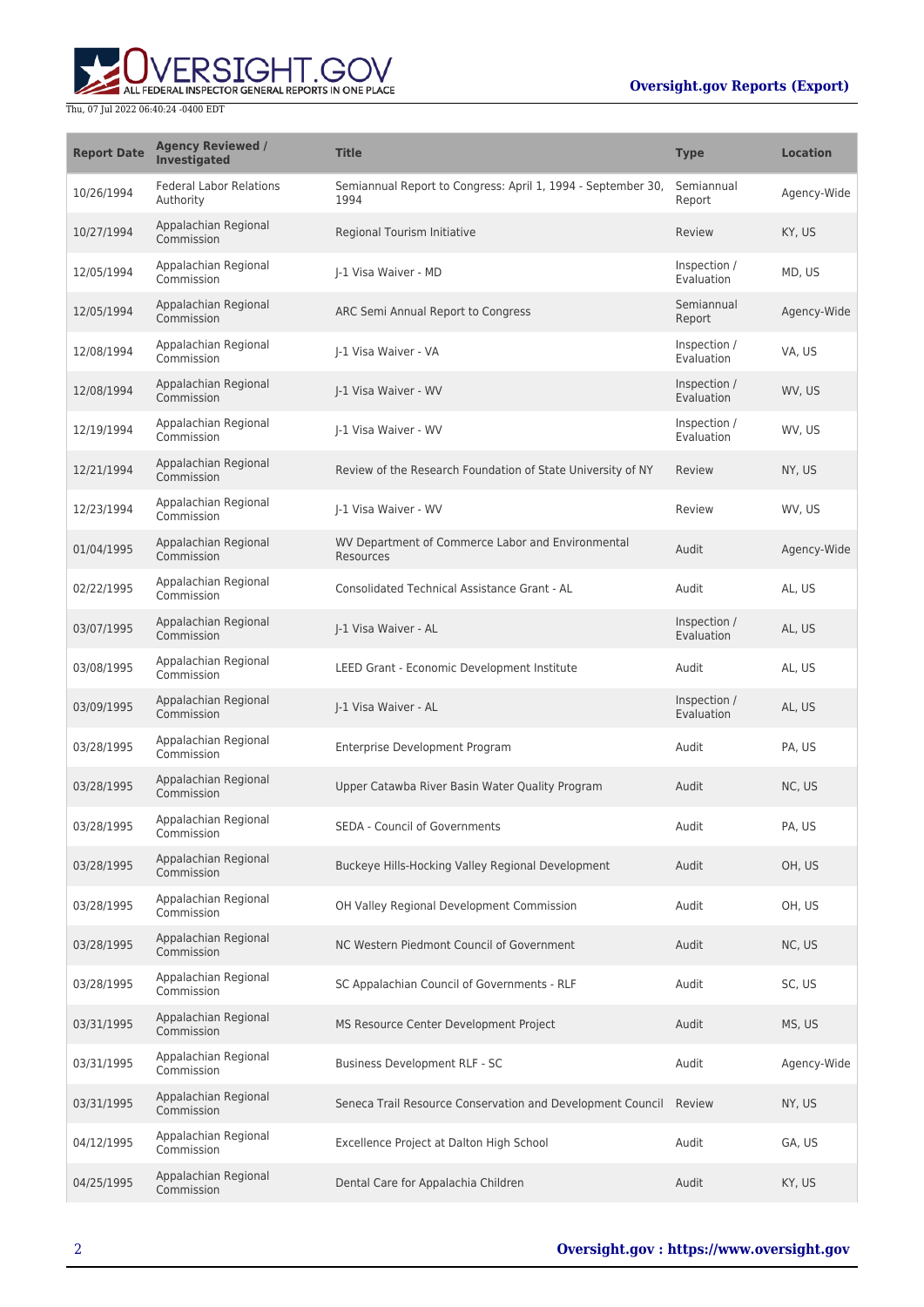## **Oversight.gov Reports (Export)**



| <b>Report Date</b> | <b>Agency Reviewed /</b><br>Investigated    | <b>Title</b>                                                                            | <b>Type</b>                | <b>Location</b> |
|--------------------|---------------------------------------------|-----------------------------------------------------------------------------------------|----------------------------|-----------------|
| 04/27/1995         | Appalachian Regional<br>Commission          | Western MD Multi Bank Community Development Corporation                                 | Audit                      | MD, US          |
| 04/27/1995         | Appalachian Regional<br>Commission          | Western MD Community College Video Network                                              | Audit                      | MD, US          |
| 04/27/1995         | Appalachian Regional<br>Commission          | Tri-County Council for Western MD                                                       | Audit                      | MD, US          |
| 04/28/1995         | Appalachian Regional<br>Commission          | Building the Economic Cornerstone of WV                                                 | Review                     | WV, US          |
| 04/28/1995         | <b>Federal Labor Relations</b><br>Authority | Semiannual Report to Congress: October 1, 1994 - March 31,<br>1995                      | Semiannual<br>Report       | Agency-Wide     |
| 05/01/1995         | Appalachian Regional<br>Commission          | Controls over Contracts/Grants with Expired Performance<br>Periods                      | Review                     | DC, US          |
| 05/02/1995         | Appalachian Regional<br>Commission          | NC Department of Administration - Consolidated Technical<br><b>Assistance Grant</b>     | Audit                      | NC, US          |
| 05/08/1995         | Appalachian Regional<br>Commission          | Review of Hindman Settlement School                                                     | Review                     | KY, US          |
| 05/18/1995         | Appalachian Regional<br>Commission          | ARC Semi Annual Report to Congress                                                      | Semiannual<br>Report       | Agency-Wide     |
| 06/05/1995         | Appalachian Regional<br>Commission          | Infrastructure Development for the 21st Century                                         | Audit                      | VA, US          |
| 06/20/1995         | Appalachian Regional<br>Commission          | Review of TN Center for Research and Development                                        | Review                     | TN, US          |
| 06/30/1995         | Appalachian Regional<br>Commission          | Full Time School/Summer Tutorial Program for Dyslexic<br><b>Students</b>                | Review                     | KY, US          |
| 07/11/1995         | Appalachian Regional<br>Commission          | NY State Summer Institutes Grant                                                        | Review                     | NY, US          |
| 08/01/1995         | Appalachian Regional<br>Commission          | <b>WV Telelearning Network</b>                                                          | Audit                      | WV, US          |
| 08/25/1995         | Appalachian Regional<br>Commission          | Review of Friendship House Inc.                                                         | Review                     | GA, US          |
| 09/25/1995         | Appalachian Regional<br>Commission          | Review of TN Department of Education Adult Literacy                                     | Review                     | Agency-Wide     |
| 09/26/1995         | Appalachian Regional<br>Commission          | Review of Ohio Department of Development, Appalachian<br>Industrial Re-training Project | Review                     | OH, US          |
| 09/28/1995         | Appalachian Regional<br>Commission          | Review of Health Care Information                                                       | Review                     | OH, US          |
| 09/30/1995         | Appalachian Regional<br>Commission          | Flexible Manufacturing Networks                                                         | Review                     | Agency-Wide     |
| 10/10/1995         | Appalachian Regional<br>Commission          | Review of Seedling Grants Program                                                       | Audit                      | KY, US          |
| 10/10/1995         | Appalachian Regional<br>Commission          | TN Department of Economic and Community Devlopment                                      | Audit                      | TN, US          |
| 11/03/1995         | Appalachian Regional<br>Commission          | ARC Semi Annual Report to Congress                                                      | Semiannual<br>Report       | Agency-Wide     |
| 11/29/1995         | Appalachian Regional<br>Commission          | RLF Enterprise Development Grants and Regional Incubator<br>Grant                       | Review                     | Agency-Wide     |
| 11/30/1995         | Appalachian Regional<br>Commission          | Rural Health Care Expansion Project                                                     | Review                     | WV, US          |
| 12/13/1995         | Appalachian Regional<br>Commission          | <b>Consolidated Technical Assistance Grant - NY</b>                                     | Audit                      | NY, US          |
| 12/15/1995         | Appalachian Regional<br>Commission          | J-1 Visa Waiver - KY                                                                    | Inspection /<br>Evaluation | KY, US          |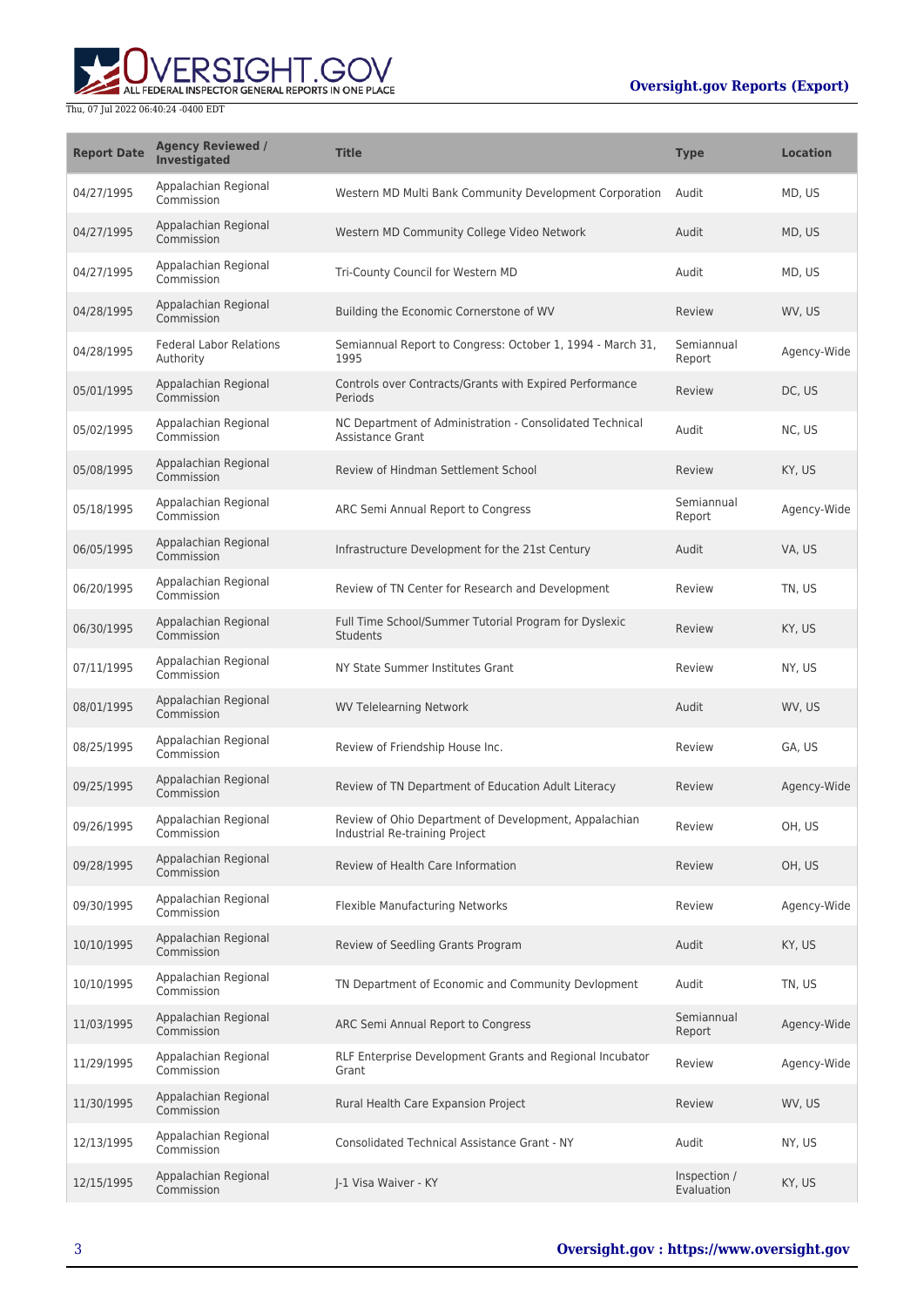

| <b>Report Date</b> | <b>Agency Reviewed /</b><br><b>Investigated</b> | <b>Title</b>                                                                                                         | <b>Type</b>                | <b>Location</b>                    |
|--------------------|-------------------------------------------------|----------------------------------------------------------------------------------------------------------------------|----------------------------|------------------------------------|
| 12/15/1995         | Appalachian Regional<br>Commission              | I-1 Visa Waiver - WV                                                                                                 | Inspection /<br>Evaluation | WV, US                             |
| 12/18/1995         | Appalachian Regional<br>Commission              | I-1 Visa Waiver - Survey Selected Health Care Providers                                                              | Inspection /<br>Evaluation | Agency-Wide                        |
| 12/20/1995         | Appalachian Regional<br>Commission              | I-1 Visa Waiver - KY                                                                                                 | Inspection /<br>Evaluation | KY, US                             |
| 12/21/1995         | Appalachian Regional<br>Commission              | Appalachian Workforce Development Project                                                                            | Audit                      | PA, US                             |
| 01/02/1996         |                                                 | 1993 CROP DISASTER PAYMENTS - BROOKS/JIM HOGG COS.,<br>TX                                                            | Audit                      |                                    |
| 01/02/1996         | Appalachian Regional<br>Commission              | Memorandum Report on ARC Travel Vouchers and<br><b>Reimbursement Calculations</b>                                    | Inspection /<br>Evaluation | DC, US                             |
| 01/17/1996         | Appalachian Regional<br>Commission              | Enhancing Manufacturing Competitiveness in Appalachia                                                                | Audit                      | OH, US                             |
| 02/28/1996         | Appalachian Regional<br>Commission              | Review of Onan Corporation Employee Training Program                                                                 | Audit                      | AL, US                             |
| 03/21/1996         | Appalachian Regional<br>Commission              | Response to Survey on Grantee Claims Processing                                                                      | Inspection /<br>Evaluation | DC, US                             |
| 03/22/1996         | Appalachian Regional<br>Commission              | Interim Survey Report of ARC Grants Awarded for Industrial<br>Park Site Improvements                                 | Inspection /<br>Evaluation | Agency-Wide                        |
| 03/26/1996         | Appalachian Regional<br>Commission              | Report on Research Foundation of SUNY Regional<br>Development Initiative to Enhance Manufacturing<br>Competitiveness | Review                     | NY, US                             |
| 03/27/1996         | Appalachian Regional<br>Commission              | Three River Waste Management Authority                                                                               | Audit                      | MS, US                             |
| 03/29/1996         | Appalachian Regional<br>Commission              | I-1 Visa Waiver - SC                                                                                                 | Inspection /<br>Evaluation | SC, US                             |
| 04/03/1996         | Appalachian Regional<br>Commission              | J-1 Visa Waiver - SC                                                                                                 | Inspection /<br>Evaluation | SC, US                             |
| 04/03/1996         | Appalachian Regional<br>Commission              | Cullman Water Reservoir Project                                                                                      | Audit                      | AL, US                             |
| 04/19/1996         | Appalachian Regional<br>Commission              | Review of Interactive Distance Learning Network                                                                      | Audit                      | AL, US                             |
| 04/29/1996         | <b>Federal Labor Relations</b><br>Authority     | Semiannual Report to Congress: October 1, 1995 - March 31,<br>1996                                                   | Semiannual<br>Report       | Agency-Wide                        |
| 05/01/1996         | Appalachian Regional<br>Commission              | Immunization Outreach Program for Appalachian Children                                                               | Audit                      | SC, US                             |
| 05/02/1996         | Appalachian Regional<br>Commission              | <b>Consolidated Technical Assistance Grant - MS</b>                                                                  | Audit                      | $\bullet$ MS, US<br>$\cdot$ MS, US |
| 05/05/1996         | Appalachian Regional<br>Commission              | Financial Statements and Single Audit Review - North Central<br><b>PA</b>                                            | Inspection /<br>Evaluation | Agency-Wide                        |
| 05/15/1996         | Appalachian Regional<br>Commission              | WV Rural Development Council Empowerment Zone &<br><b>Enterprise Communities Program</b>                             | Audit                      | WV, US                             |
| 05/15/1996         | Appalachian Regional<br>Commission              | Kanawha County Schools Regulatory Training Center                                                                    | Audit                      | WV, US                             |
| 05/15/1996         | Appalachian Regional<br>Commission              | Alliance for the Arts                                                                                                | Audit                      | WV, US                             |
| 05/17/1996         | Appalachian Regional<br>Commission              | ARC Semi Annual Report to Congress                                                                                   | Semiannual<br>Report       | Agency-Wide                        |
| 05/29/1996         | Appalachian Regional<br>Commission              | ARC Memorandums of Understanding and Agreement                                                                       | Review                     | Agency-Wide                        |
| 06/14/1996         | Appalachian Regional<br>Commission              | NC Department of Human Resources                                                                                     | Audit                      | NC, US                             |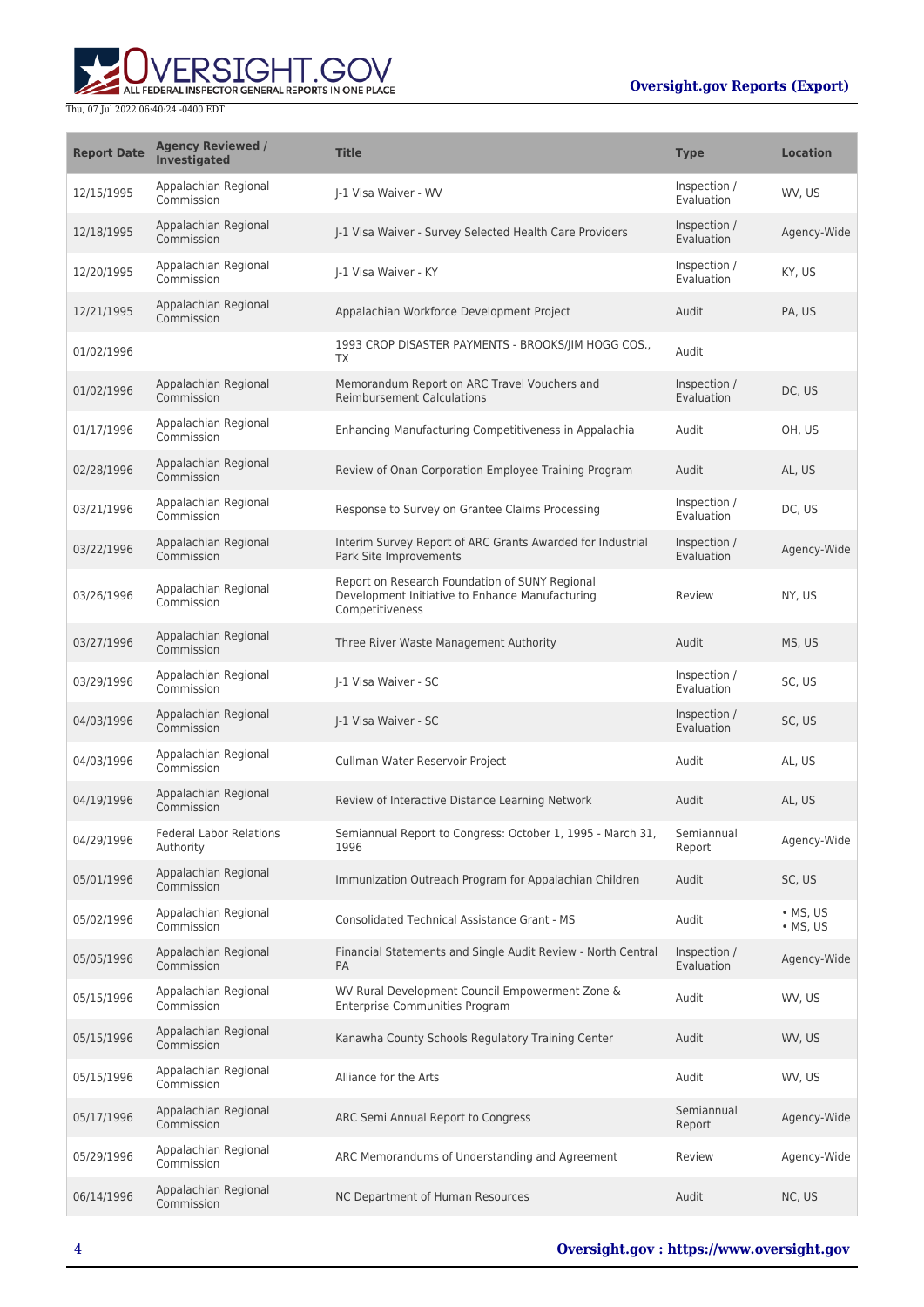

| <b>Report Date</b> | <b>Agency Reviewed /</b><br>Investigated | <b>Title</b>                                                                                      | <b>Type</b>                | <b>Location</b>                  |
|--------------------|------------------------------------------|---------------------------------------------------------------------------------------------------|----------------------------|----------------------------------|
| 07/12/1996         | Appalachian Regional<br>Commission       | Towns County Drop-out Prevention Project                                                          | Audit                      | GA, US                           |
| 07/19/1996         | Appalachian Regional<br>Commission       | Murray County Apprenticeship Program                                                              | Audit                      | GA, US                           |
| 07/25/1996         | Appalachian Regional<br>Commission       | Volunteers for Communities Program                                                                | Audit                      | VA, US                           |
| 07/30/1996         | Appalachian Regional<br>Commission       | Consolidated Technical Assistance Grant - PA                                                      | Audit                      | PA, US                           |
| 07/31/1996         | Appalachian Regional<br>Commission       | Whitfield County Apprenticeship Program                                                           | Audit                      | GA, US                           |
| 07/31/1996         | Appalachian Regional<br>Commission       | Review of Status of Service Contracts                                                             | Review                     | DC, US                           |
| 08/01/1996         | Appalachian Regional<br>Commission       | Controls over Contracts/Grants with Expired Performance<br>Periods                                | Review                     | DC, US                           |
| 08/02/1996         | Appalachian Regional<br>Commission       | I-1 Visa Waiver - GA                                                                              | Inspection /<br>Evaluation | GA, US                           |
| 08/16/1996         | Appalachian Regional<br>Commission       | Southern Technology Council                                                                       | Review                     | Agency-Wide                      |
| 08/16/1996         | Appalachian Regional<br>Commission       | Southern Growth Policies Board                                                                    | Audit                      | Agency-Wide                      |
| 08/16/1996         | Appalachian Regional<br>Commission       | Southern Technology Council                                                                       | Review                     | Agency-Wide                      |
| 08/27/1996         | Appalachian Regional<br>Commission       | Digitization of Cadastral Maps                                                                    | Review                     | VA, US                           |
| 08/27/1996         | Appalachian Regional<br>Commission       | Southern Tier East Regional Development Board - NY                                                | Audit                      | NY, US                           |
| 08/28/1996         | Appalachian Regional<br>Commission       | MD Department of Business and Economic Development                                                | Audit                      | MD, US                           |
| 08/28/1996         | Appalachian Regional<br>Commission       | Report of Applying Agreed-Upon Procedures - MD Department<br>of Business and Economic Development | Audit                      | MD, US                           |
| 08/30/1996         | Appalachian Regional<br>Commission       | LDD and the Multi-County Shared and Distributed GIS System                                        | Audit                      | VA, US                           |
| 09/08/1996         |                                          | <b>EMERGENCY FEED PROGRAM IN TEXAS</b>                                                            | Audit                      |                                  |
| 09/11/1996         | Appalachian Regional<br>Commission       | Report of Applying Agreed-Upon Procedures - Concord College Audit                                 |                            | WV, US                           |
| 09/17/1996         | Appalachian Regional<br>Commission       | Local Affiliate Matching Grant Program                                                            | Audit                      | KY, US                           |
| 09/23/1996         | Appalachian Regional<br>Commission       | Memorandum Report on the Review of the Regional VI<br>Planning and Development Council            | Audit                      | WV, US                           |
| 09/30/1996         | Appalachian Regional<br>Commission       | J-1 Visa Waiver - MS                                                                              | Inspection /<br>Evaluation | $\cdot$ TN, US<br>$\cdot$ TN, US |
| 09/30/1996         | Appalachian Regional<br>Commission       | America's Scenic Triangle Tourism Inititative                                                     | Audit                      | TN, US                           |
| 09/30/1996         | Appalachian Regional<br>Commission       | Enterprise Development Program                                                                    | Audit                      | PA, US                           |
| 09/30/1996         | Appalachian Regional<br>Commission       | Accelerated Grinder Trainer Program                                                               | Audit                      | PA, US                           |
| 09/30/1996         | Appalachian Regional<br>Commission       | Administrative Grant and Enterprise Development Grant                                             | Audit                      | PA, US                           |
| 10/01/1996         | Appalachian Regional<br>Commission       | Review of Jesse Owens Memorial Park Project                                                       | Review                     | AL, US                           |
| 10/10/1996         | Appalachian Regional<br>Commission       | Review of Tourism Project                                                                         | Audit                      | MS, US                           |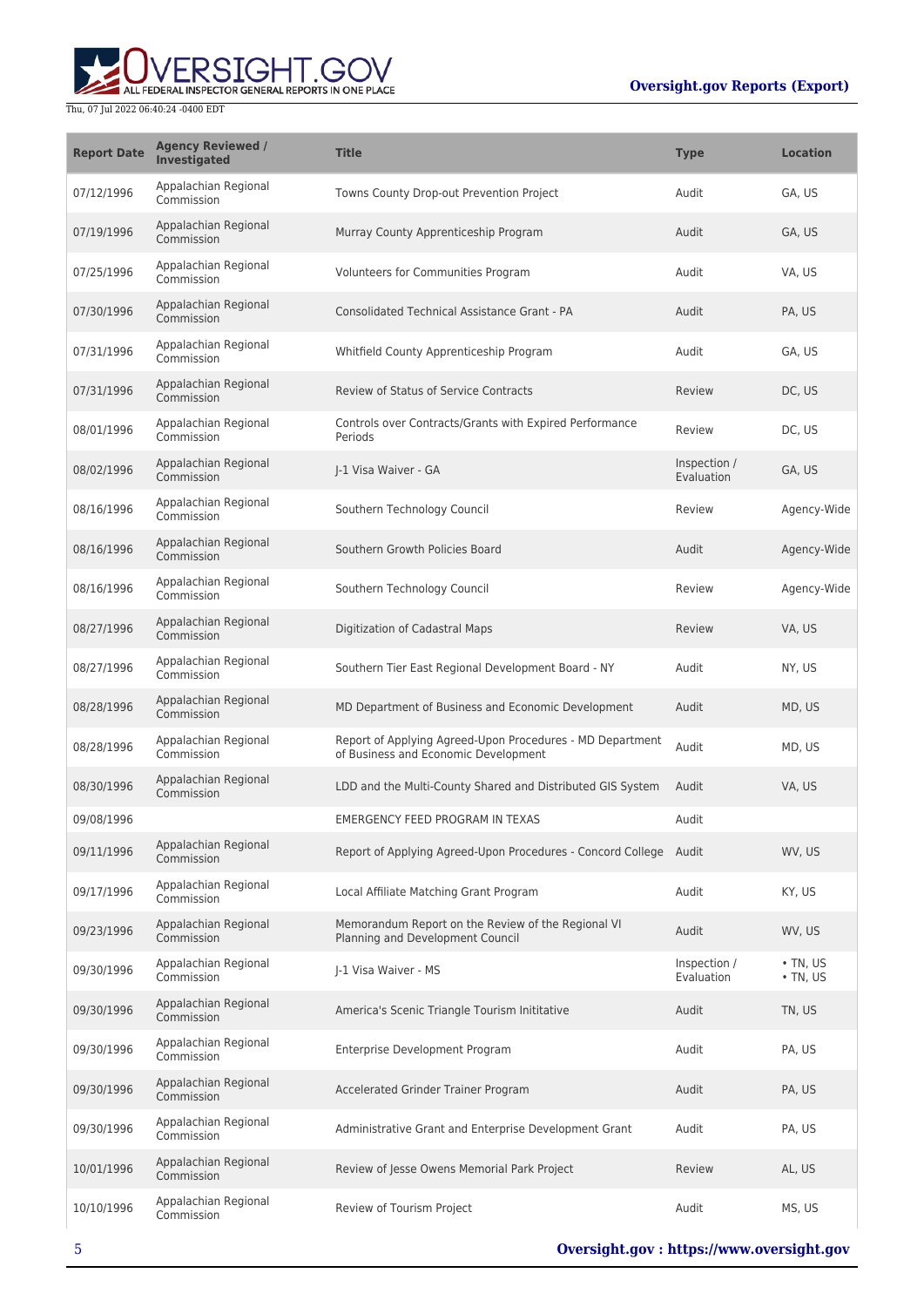

| <b>Report Date</b> | <b>Agency Reviewed /</b><br><b>Investigated</b> | <b>Title</b>                                                                        | <b>Type</b>                | <b>Location</b> |
|--------------------|-------------------------------------------------|-------------------------------------------------------------------------------------|----------------------------|-----------------|
| 10/11/1996         | Appalachian Regional<br>Commission              | Implementation of the Family Center                                                 | Audit                      | PA, US          |
| 10/15/1996         | Appalachian Regional<br>Commission              | Alliance for Manufacturing Competitiveness Phase II                                 | Audit                      | NY, US          |
| 10/18/1996         | Appalachian Regional<br>Commission              | Municipal Partnership Demonstration                                                 | Audit                      | NY, US          |
| 10/18/1996         | Appalachian Regional<br>Commission              | Rail Line Preservation                                                              | Audit                      | NY, US          |
| 10/18/1996         | Appalachian Regional<br>Commission              | Southern Tier West Regional Planning and Development                                | Audit                      | NY, US          |
| 10/22/1996         | Appalachian Regional<br>Commission              | I-1 Visa Waiver - MS                                                                | Inspection /<br>Evaluation | Agency-Wide     |
| 10/25/1996         | Appalachian Regional<br>Commission              | J-1 Waiver Program MDO Medical Services, Inc.                                       | Inspection /<br>Evaluation | Agency-Wide     |
| 10/25/1996         | Appalachian Regional<br>Commission              | <b>Housing Technical Assistance</b>                                                 | Audit                      | NY, US          |
| 10/29/1996         | Appalachian Regional<br>Commission              | Memorandum on Concord College WV                                                    | Audit                      | WV, US          |
| 10/31/1996         | <b>Federal Labor Relations</b><br>Authority     | Semiannual Report to Congress: April 1, 1996 - September 30,<br>1996                | Semiannual<br>Report       | Agency-Wide     |
| 11/01/1996         | Appalachian Regional<br>Commission              | J-1 Visa Waiver - SC                                                                | Inspection /<br>Evaluation | SC, US          |
| 11/29/1996         | Appalachian Regional<br>Commission              | ARC Semi Annual Report to Congress                                                  | Semiannual<br>Report       | Agency-Wide     |
| 12/23/1996         | Appalachian Regional<br>Commission              | Development of long term strategic for economic<br>development                      | Audit                      | KY, US          |
| 01/07/1997         | Appalachian Regional<br>Commission              | Review of Equipment Purchase with ARC Grant Funds                                   | Inspection /<br>Evaluation | SC, US          |
| 01/14/1997         | Appalachian Regional<br>Commission              | Newborn Screening Project                                                           | Audit                      | AL, US          |
| 01/28/1997         | Appalachian Regional<br>Commission              | Home Health Telecommunications Project & Nurse<br>Practitioner Telemedicine Project | Audit                      | SC, US          |
| 02/18/1997         | Appalachian Regional<br>Commission              | J-1 Visa Waiver - KY                                                                | Inspection /<br>Evaluation | KY, US          |
| 02/20/1997         | Appalachian Regional<br>Commission              | Report on Applying Agreed Upon Procedures to NC<br>Department of Administration     | Audit                      | NC, US          |
| 02/20/1997         | Appalachian Regional<br>Commission              | Report of Applying Agreed-Upon Procedures - NC Department<br>of Administration      | Audit                      | NC, US          |
| 03/03/1997         | Appalachian Regional<br>Commission              | Cooperative Tourism Marketing Program to Attract German<br><b>Travelers</b>         | Audit                      | OH, US          |
| 03/12/1997         | Appalachian Regional<br>Commission              | Heritage Corridor Project                                                           | Audit                      | SC, US          |
| 03/19/1997         | Appalachian Regional<br>Commission              | Development Support System                                                          | Audit                      | SC, US          |
| 03/19/1997         | Appalachian Regional<br>Commission              | Library Telecommunications/Computer Network Project                                 | Audit                      | SC, US          |
| 03/26/1997         | Appalachian Regional<br>Commission              | Update Report on Controls and Contacts with Expired<br>Performance Periods          | Inspection /<br>Evaluation | DC, US          |
| 04/28/1997         | Appalachian Regional<br>Commission              | Community Oriented Health Care Project - Financial<br>Statement                     | Audit                      | WV, US          |
| 04/28/1997         | Appalachian Regional<br>Commission              | Land Use Plan                                                                       | Audit                      | PA, US          |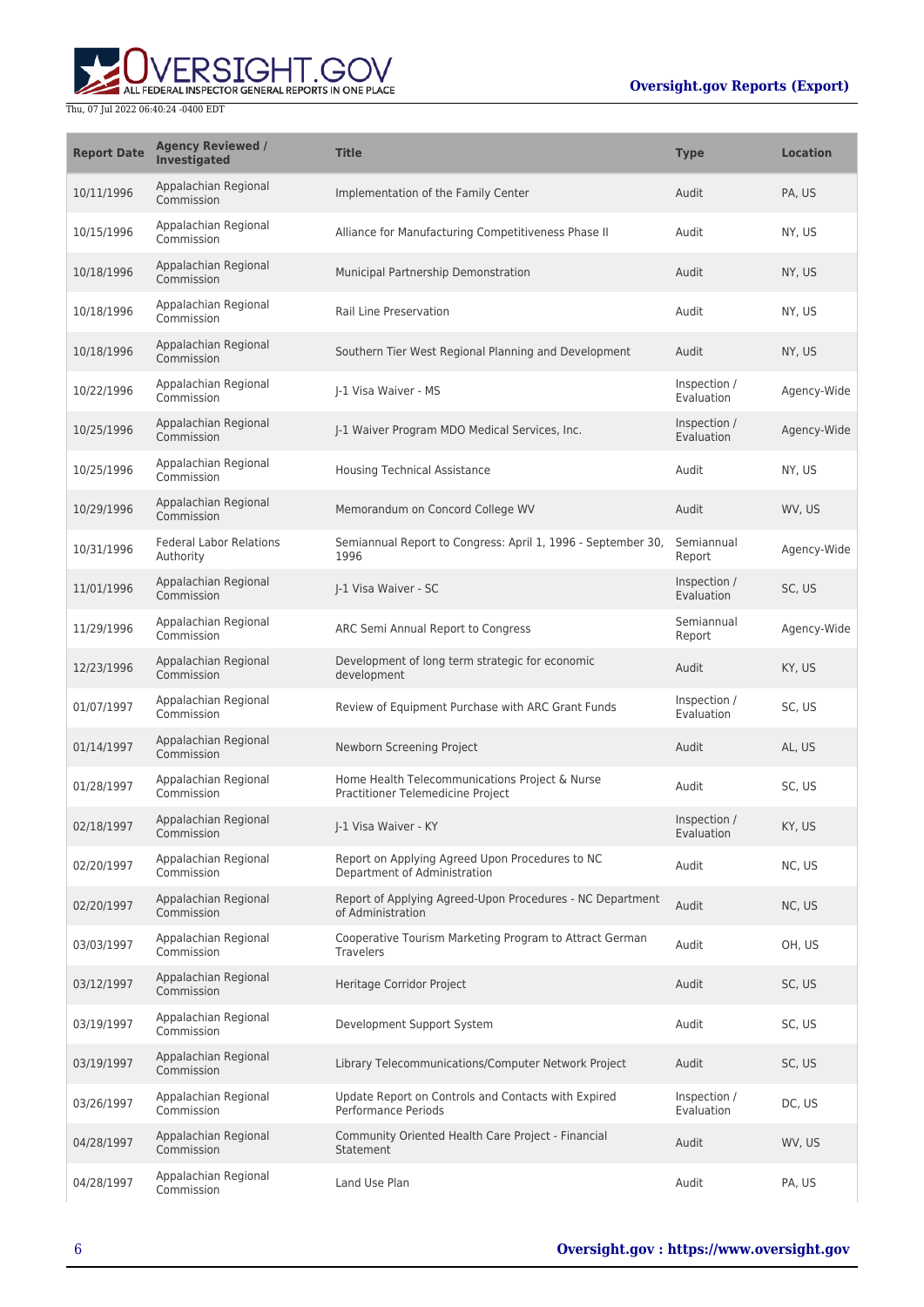# ALL FEDERAL INSPECTOR GENERAL REPORTS IN ONE PLACE Thu, 07 Jul 2022 06:40:24 -0400 EDT

| <b>Report Date</b> | <b>Agency Reviewed /</b><br><b>Investigated</b> | <b>Title</b>                                                                 | <b>Type</b>                | <b>Location</b> |
|--------------------|-------------------------------------------------|------------------------------------------------------------------------------|----------------------------|-----------------|
| 04/28/1997         | Appalachian Regional<br>Commission              | Geotechnical Study for Construction of the Crystal Lake Dam<br>and Reservoir | Audit                      | KY, US          |
| 04/28/1997         | Appalachian Regional<br>Commission              | The Launching Pad - A Business Planning Center                               | Audit                      | KY, US          |
| 04/30/1997         | <b>Federal Labor Relations</b><br>Authority     | Semiannual Report to Congress: October 1, 1996 - March 31,<br>1997           | Semiannual<br>Report       | Agency-Wide     |
| 05/07/1997         | Appalachian Regional<br>Commission              | Technology Learning Center for Workforce Academy                             | Audit                      | GA, US          |
| 05/15/1997         | Appalachian Regional<br>Commission              | Technology for Literacy Program Phase II                                     | Audit                      | GA, US          |
| 05/22/1997         | Appalachian Regional<br>Commission              | ARC Semi Annual Report to Congress                                           | Semiannual<br>Report       | Agency-Wide     |
| 05/27/1997         | Appalachian Regional<br>Commission              | MD Department of Transportation State Highway<br>Administration              | Audit                      | MD, US          |
| 07/02/1997         | Appalachian Regional<br>Commission              | Development of a Strategic Vision for the Economy of the<br>state            | Audit                      | TN, US          |
| 07/09/1997         | Appalachian Regional<br>Commission              | Technology 2020                                                              | Audit                      | TN, US          |
| 07/21/1997         | Appalachian Regional<br>Commission              | Consolidated Technical Assistance Grant - KY                                 | Audit                      | KY, US          |
| 07/25/1997         | Appalachian Regional<br>Commission              | KY Appalachia Task Force Strategic Planning Initiative                       | Audit                      | KY, US          |
| 07/29/1997         | Appalachian Regional<br>Commission              | Enhancing Microcomputer Capacity for Improved Capital<br>Planning            | Audit                      | NY, US          |
| 07/31/1997         | Appalachian Regional<br>Commission              | Rural NY Health Network Project                                              | Audit                      | NY, US          |
| 08/04/1997         | Appalachian Regional<br>Commission              | Regional Geographic Information System                                       | Audit                      | PA, US          |
| 08/04/1997         | Appalachian Regional<br>Commission              | Sustainable Communities Initiative                                           | Audit                      | KY, US          |
| 08/13/1997         | Appalachian Regional<br>Commission              | Advanced Manufacturing Resource Center                                       | Audit                      | NY, US          |
| 08/21/1997         | Appalachian Regional<br>Commission              | Memorandum Report on Contracting and Procurement<br>Practices                | Audit                      | PA, US          |
| 08/27/1997         | Appalachian Regional<br>Commission              | Base Quality System Development and Implementation<br>Project                | Audit                      | NY, US          |
| 09/10/1997         | Appalachian Regional<br>Commission              | J-1 Visa Waiver - AL                                                         | Inspection /<br>Evaluation | AL, US          |
| 09/16/1997         | Appalachian Regional<br>Commission              | Status of Chautaugua County Industrial Development Agency                    | Audit                      | Agency-Wide     |
| 09/23/1997         | Appalachian Regional<br>Commission              | Workforce Development Project                                                | Audit                      | PA, US          |
| 09/23/1997         | Appalachian Regional<br>Commission              | State Wide Manufacturing Marketing Network                                   | Audit                      | PA, US          |
| 09/30/1997         | Appalachian Regional<br>Commission              | J-1 Visa Waiver - WV                                                         | Inspection /<br>Evaluation | WV, US          |
| 10/21/1997         | Appalachian Regional<br>Commission              | ARC FY 2007 Financial Management System                                      | Inspection /<br>Evaluation | DC, US          |
| 10/31/1997         | <b>Federal Labor Relations</b><br>Authority     | Semiannual Report to Congress: April 1, 1997 - September 30,<br>1997         | Semiannual<br>Report       | Agency-Wide     |
| 11/18/1997         | Appalachian Regional<br>Commission              | Review of Northeast AL Manufacturing Technology<br>Consortium                | Audit                      | AL, US          |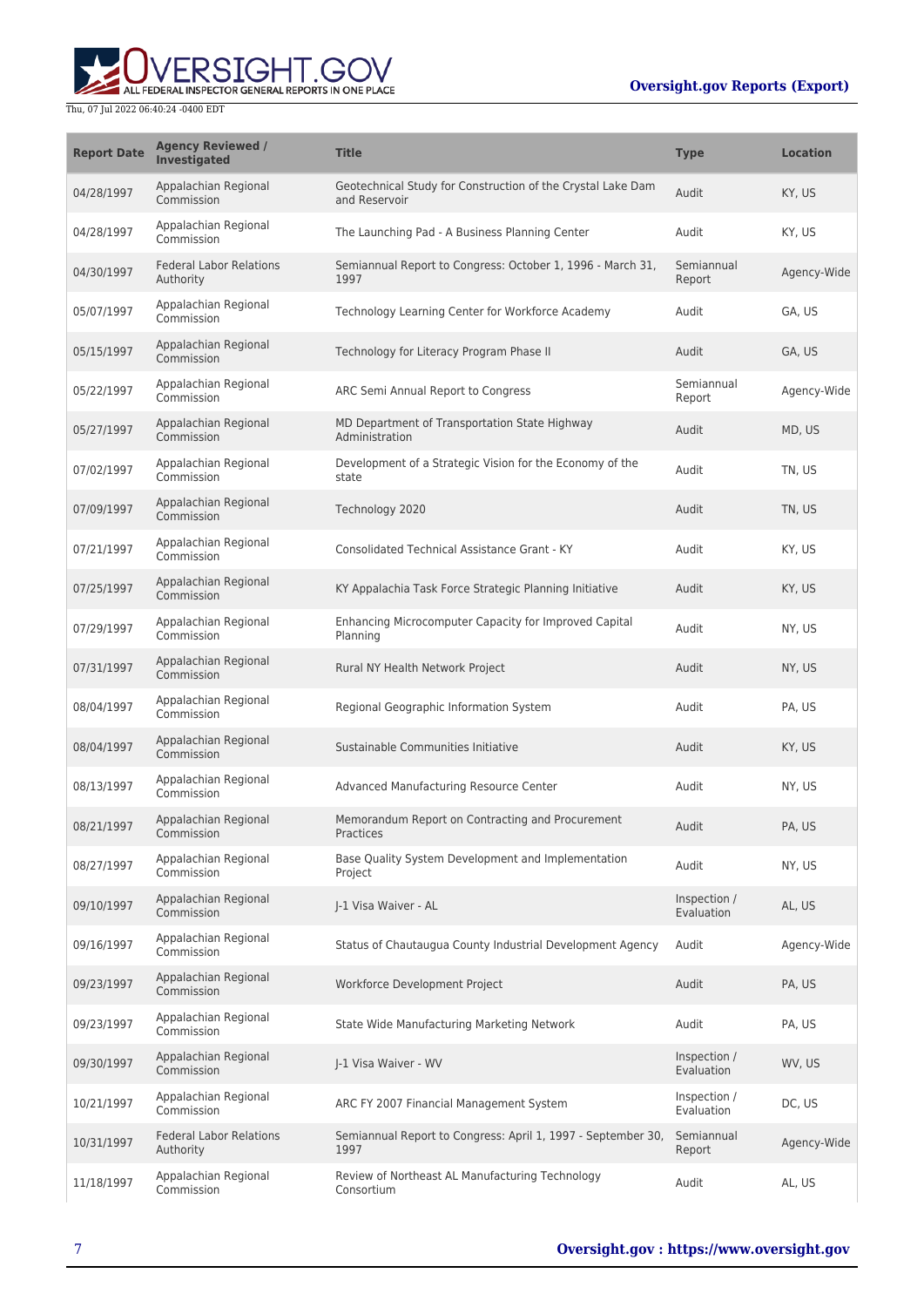

| <b>Report Date</b> | <b>Agency Reviewed /</b><br>Investigated | <b>Title</b>                                                                                 | <b>Type</b>                | <b>Location</b> |
|--------------------|------------------------------------------|----------------------------------------------------------------------------------------------|----------------------------|-----------------|
| 11/20/1997         | Appalachian Regional<br>Commission       | Distance Learning Expansion Project                                                          | Audit                      | MD, US          |
| 11/20/1997         | Appalachian Regional<br>Commission       | Integrated Microscope Facility                                                               | Audit                      | MD, US          |
| 11/25/1997         | Appalachian Regional<br>Commission       | ARC Semi Annual Report to Congress                                                           | Semiannual<br>Report       | Agency-Wide     |
| 11/27/1997         | Appalachian Regional<br>Commission       | High Performance Computing Equipment for Industry and<br>Academia                            | Audit                      | MD, US          |
| 12/18/1997         | Appalachian Regional<br>Commission       | <b>Consolidated Technical Assistance Grant - PA</b>                                          | Audit                      | PA, US          |
| 12/31/1997         | Appalachian Regional<br>Commission       | Tri-County Council for Western MD                                                            | Audit                      | MD, US          |
| 01/08/1998         | Appalachian Regional<br>Commission       | Review of Leadership and Civic Infrastructure Initiative Project Audit                       |                            | MS, US          |
| 01/12/1998         | Appalachian Regional<br>Commission       | Technology Development Incubator                                                             | Audit                      | SC, US          |
| 01/13/1998         | Appalachian Regional<br>Commission       | <b>Consolidated Technical Assistance Grant - TN</b>                                          | Audit                      | TN, US          |
| 01/16/1998         | Appalachian Regional<br>Commission       | International Business Development in Appalachia TN                                          | Audit                      | TN, US          |
| 02/02/1998         | Appalachian Regional<br>Commission       | Internal Strategic Planning                                                                  | Audit                      | AL, US          |
| 02/04/1998         | Appalachian Regional<br>Commission       | J-1 Visa Waiver - NC                                                                         | Inspection /<br>Evaluation | Agency-Wide     |
| 02/13/1998         | Appalachian Regional<br>Commission       | Morehead State University/St. Clair Medical Center Child Care<br>Center                      | Audit                      | GA, US          |
| 02/13/1998         | Appalachian Regional<br>Commission       | Historic Resource Development Project                                                        | Audit                      | KY, US          |
| 02/26/1998         | Appalachian Regional<br>Commission       | Report of Applying Agreed-Upon Procedures - Appalachian<br>School of Law                     | Audit                      | VA, US          |
| 02/26/1998         | Appalachian Regional<br>Commission       | VA Department of Housing and Community Development                                           | Audit                      | VA, US          |
| 02/28/1998         | Office of Personnel<br>Management        | Report on the Use of Silent PPOs In The Federal Employees<br>Health Benefits Program         | Other                      |                 |
| 03/10/1998         | Appalachian Regional<br>Commission       | Marketing and Business Expansion Program                                                     | Audit                      | PA, US          |
| 03/11/1998         | Appalachian Regional<br>Commission       | Report of Applying Agreed-Upon Procedures                                                    | Audit                      | WV, US          |
| 03/12/1998         | Appalachian Regional<br>Commission       | Manufacturing Assistance Center                                                              | Audit                      | PA, US          |
| 03/13/1998         | Appalachian Regional<br>Commission       | Clay County Board of Health                                                                  | Audit                      | WV, US          |
| 03/16/1998         | Appalachian Regional<br>Commission       | J-1 Visa Waiver - TN                                                                         | Inspection /<br>Evaluation | Agency-Wide     |
| 03/17/1998         | Appalachian Regional<br>Commission       | Report of Applying Agreed-Upon Procedures - The Economic<br>Planning and Development Council | Audit                      | PA, US          |
| 03/18/1998         | Appalachian Regional<br>Commission       | J-1 Visa Waiver - GA                                                                         | Inspection /<br>Evaluation | GA, US          |
| 03/20/1998         | Appalachian Regional<br>Commission       | Report of Applying Agreed-Upon Procedures - The PA State<br>University                       | Audit                      | PA, US          |
| 03/25/1998         | Appalachian Regional<br>Commission       | Textile and Carpet Information Exchange Service<br>Demonstration                             | Audit                      | GA, US          |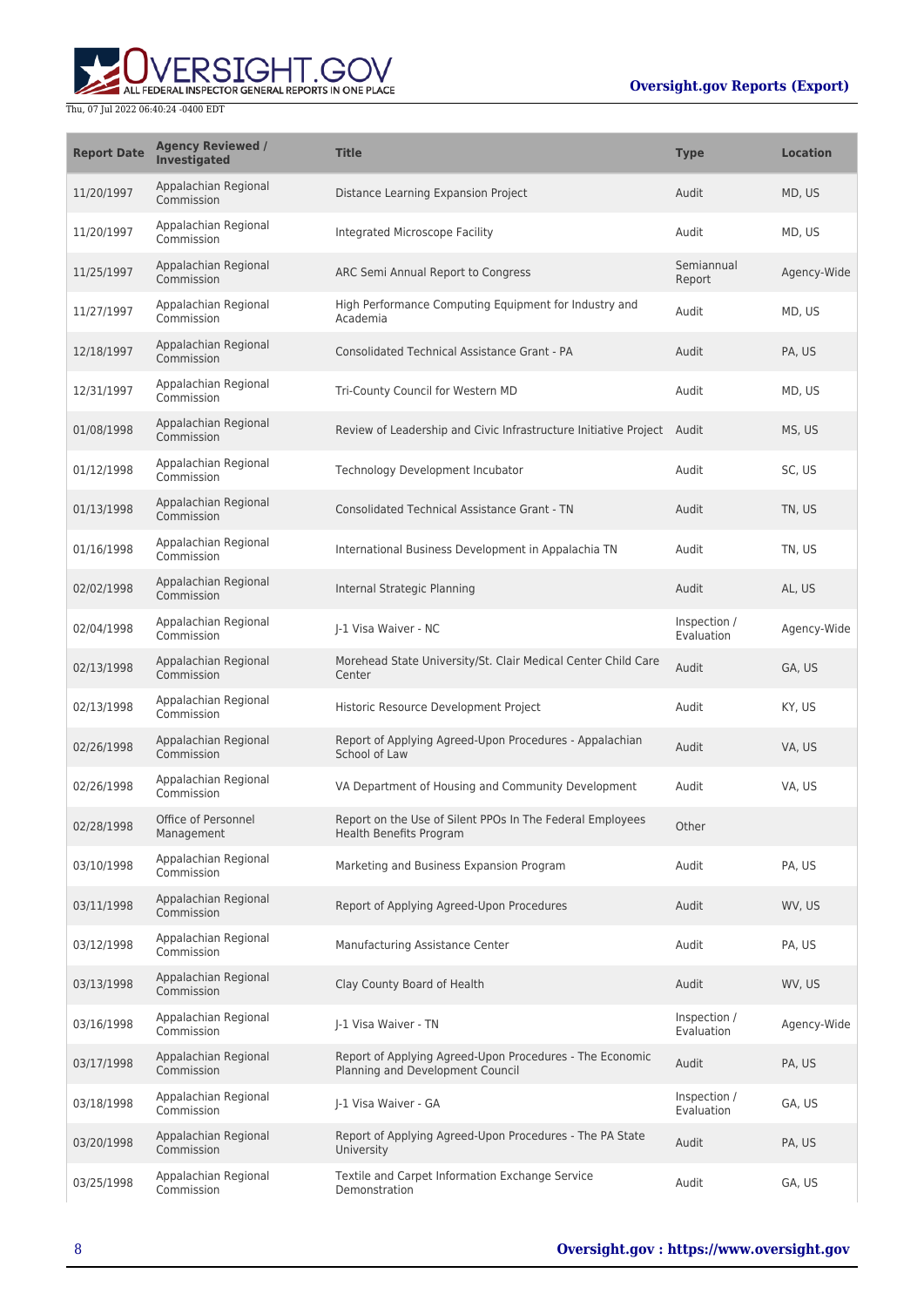

| <b>Report Date</b> | <b>Agency Reviewed /</b><br><b>Investigated</b> | <b>Title</b>                                                                        | <b>Type</b>                | <b>Location</b> |
|--------------------|-------------------------------------------------|-------------------------------------------------------------------------------------|----------------------------|-----------------|
| 03/26/1998         | Appalachian Regional<br>Commission              | Survey Report of ARC Grants Awarded for infrastructure<br>Project                   | Inspection /<br>Evaluation | DC, US          |
| 03/31/1998         | Appalachian Regional<br>Commission              | Customized Industrial Training                                                      | Audit                      | TN, US          |
| 03/31/1998         | Appalachian Regional<br>Commission              | DeKalb Solid Waste Landfill                                                         | Audit                      | MS, US          |
| 03/31/1998         | Appalachian Regional<br>Commission              | Kemper County Lake Assess Road                                                      | Audit                      | MS, US          |
| 03/31/1998         | Appalachian Regional<br>Commission              | Community Oriented Health Care Project                                              | Audit                      | WV, US          |
| 04/08/1998         | Appalachian Regional<br>Commission              | Report of Applying Agreed-Upon Procedures - Fay-Penn<br>Economic CouncilDecelopment | Audit                      | PA, US          |
| 04/13/1998         | <b>Federal Labor Relations</b><br>Authority     | Semiannual Report to Congress: October 1, 1997 - March 31,<br>1998                  | Semiannual<br>Report       | Agency-Wide     |
| 04/15/1998         | Appalachian Regional<br>Commission              | Deleware-Chenango-Madison-Otsego Career Academy                                     | Audit                      | NY, US          |
| 04/15/1998         | Appalachian Regional<br>Commission              | Northwest PA Regional Planning and Development<br>Commission                        | Audit                      | PA, US          |
| 04/15/1998         | Appalachian Regional<br>Commission              | Phase I, Equipment Project                                                          | Audit                      | KY, US          |
| 04/17/1998         | Appalachian Regional<br>Commission              | <b>Big Sandy Telecommunications Center Phases I</b>                                 | Audit                      | KY, US          |
| 04/24/1998         | Appalachian Regional<br>Commission              | Internationalization of KY Appalachian Counties                                     | Audit                      | KY, US          |
| 04/30/1998         | Appalachian Regional<br>Commission              | ARC Semi Annual Report to Congress                                                  | Semiannual<br>Report       | Agency-Wide     |
| 05/04/1998         | Appalachian Regional<br>Commission              | International Development Enhancement and Expansion<br>Project                      | Audit                      | WV, US          |
| 05/20/1998         | Appalachian Regional<br>Commission              | North GA Waste Management Project                                                   | Audit                      | GA, US          |
| 06/01/1998         | Appalachian Regional<br>Commission              | AL Export - A Targeted Export Assistance and Management<br>Training Program         | Audit                      | AL, US          |
| 06/17/1998         | Appalachian Regional<br>Commission              | I-1 Visa Waiver - VA                                                                | Inspection /<br>Evaluation | Agency-Wide     |
| 06/18/1998         | Appalachian Regional<br>Commission              | J-1 Visa Waiver - AL                                                                | Inspection /<br>Evaluation | Agency-Wide     |
| 07/07/1998         | Appalachian Regional<br>Commission              | J-1 Visa Waiver - KY                                                                | Inspection /<br>Evaluation | Agency-Wide     |
| 08/07/1998         | Appalachian Regional<br>Commission              | Consolidated Technical Assistance Grant - OH                                        | Audit                      | OH, US          |
| 08/10/1998         | Appalachian Regional<br>Commission              | J-1 Visa Waiver - OH                                                                | Inspection /<br>Evaluation | Agency-Wide     |
| 08/19/1998         | Appalachian Regional<br>Commission              | Interagency Day Care Center Project                                                 | Audit                      | OH, US          |
| 08/25/1998         | Appalachian Regional<br>Commission              | Controls over Contracts/Grants with Expired Performance<br>Periods                  | Inspection /<br>Evaluation | DC, US          |
| 09/22/1998         | Appalachian Regional<br>Commission              | Rural Action Leadership and Civic Development Inititative                           | Audit                      | OH, US          |
| 09/22/1998         | Appalachian Regional<br>Commission              | Review of Funds for Appalachian Industrial Retraining                               | Audit                      | OH, US          |
| 10/06/1998         | Appalachian Regional<br>Commission              | J-1 Visa Waiver - PA                                                                | Inspection /<br>Evaluation | Agency-Wide     |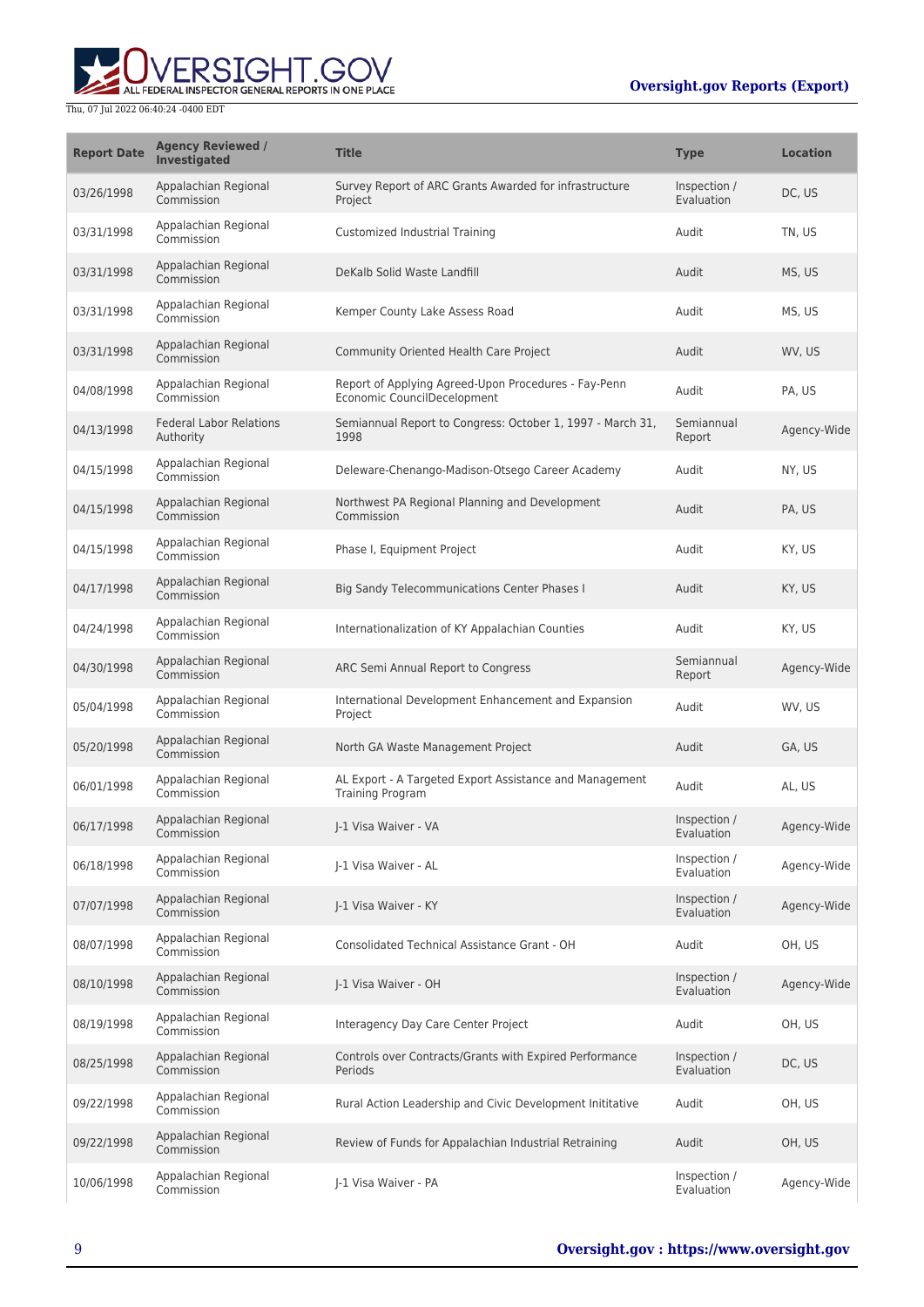# **WERSIGHT.GOV**

| <b>Report Date</b> | <b>Agency Reviewed /</b><br><b>Investigated</b> | <b>Title</b>                                                                                                                   | <b>Type</b>                | <b>Location</b>              |
|--------------------|-------------------------------------------------|--------------------------------------------------------------------------------------------------------------------------------|----------------------------|------------------------------|
| 10/15/1998         | Appalachian Regional<br>Commission              | I-1 Visa Waiver - NY                                                                                                           | Inspection /<br>Evaluation | Agency-Wide                  |
| 10/30/1998         | <b>Federal Labor Relations</b><br>Authority     | Semiannual Report to Congress: April 1, 1998 - September 30,<br>1998                                                           | Semiannual<br>Report       | Agency-Wide                  |
| 11/20/1998         | Appalachian Regional<br>Commission              | Enhancement of Business School Technology                                                                                      | Audit                      | MD, US                       |
| 11/20/1998         | Appalachian Regional<br>Commission              | Tri-Cities Appalachian International Trading Network                                                                           | Audit                      | TN, US                       |
| 11/20/1998         | Appalachian Regional<br>Commission              | ARC Semi Annual Report to Congress                                                                                             | Semiannual<br>Report       | Agency-Wide                  |
| 12/02/1998         | Appalachian Regional<br>Commission              | Appalachian International Business Center                                                                                      | Audit                      | NC, US                       |
| 02/23/1999         | Appalachian Regional<br>Commission              | <b>Consolidated Technical Assistance Grant - MS</b>                                                                            | Audit                      | $\bullet$ MS, US<br>• MS, US |
| 02/26/1999         | Appalachian Regional<br>Commission              | Review Report on Buckhorn Leadership Initiative                                                                                | Audit                      | KY, US                       |
| 03/10/1999         | Appalachian Regional<br>Commission              | Lake Cumberland Regional Justice and Victims Advocacy<br>Project                                                               | Audit                      | KY, US                       |
| 03/17/1999         | Appalachian Regional<br>Commission              | Controls over Contracts/Grants with Expired Performance<br>Periods                                                             | Inspection /<br>Evaluation | DC, US                       |
| 03/22/1999         | Appalachian Regional<br>Commission              | Review of Economic Development Information System                                                                              | Audit                      | SC, US                       |
| 03/22/1999         | Appalachian Regional<br>Commission              | Review of Telecommunications Adding Rural Counties to<br>AppNet                                                                | Audit                      | SC, US                       |
| 03/22/1999         | Appalachian Regional<br>Commission              | Review of Internet Training Facilities Project                                                                                 | Audit                      | SC, US                       |
| 03/24/1999         | Appalachian Regional<br>Commission              | Review of Science and Math to go Project                                                                                       | Audit                      | SC, US                       |
| 03/25/1999         | Appalachian Regional<br>Commission              | Review of the McCreary County Educational Development<br>Foundation                                                            | Audit                      | KY, US                       |
| 03/31/1999         | Office of Personnel<br>Management               | Semiannual Report to Congress October 1, 1998 - March 31,<br>1999                                                              | Semiannual<br>Report       | Agency-Wide                  |
| 03/31/1999         | Appalachian Regional<br>Commission              | Review of The Presbyterian Child Welfare Agency - Breathitt<br>Montessori Pre-School Relocation                                | Audit                      | KY, US                       |
| 03/31/1999         | Appalachian Regional<br>Commission              | Review of The Presbyterian Child Welfare Agency                                                                                | Audit                      | KY, US                       |
| 04/14/1999         | <b>Federal Labor Relations</b><br>Authority     | Management Letter- Reviewing and Revising Pre 1995<br>Delegations of Authority, Memoranda of Understanding and<br>Instructions | Other                      | Agency-Wide                  |
| 04/22/1999         | Appalachian Regional<br>Commission              | J-1 Visa Waiver - AL                                                                                                           | Inspection /<br>Evaluation | Agency-Wide                  |
| 04/30/1999         | Appalachian Regional<br>Commission              | <b>GA RLF</b>                                                                                                                  | Audit                      | GA, US                       |
| 04/30/1999         | <b>Federal Labor Relations</b><br>Authority     | Semiannual Report to Congress: October 1, 1998 - March 31,<br>1999                                                             | Semiannual<br>Report       | Agency-Wide                  |
| 05/05/1999         | Appalachian Regional<br>Commission              | Review of AL Strategic Plan for Telecommunications                                                                             | Audit                      | AL, US                       |
| 05/05/1999         | Appalachian Regional<br>Commission              | Review of Consolidated Technical Assistance Program                                                                            | Audit                      | AL, US                       |
| 05/14/1999         | Appalachian Regional<br>Commission              | Review of Debkilb County Tourism/Business Development<br>Center                                                                | Audit                      | AL, US                       |
| 05/26/1999         | Appalachian Regional<br>Commission              | Survey Report - Review of Jefferson County Distance Learning                                                                   | Audit                      | AL, US                       |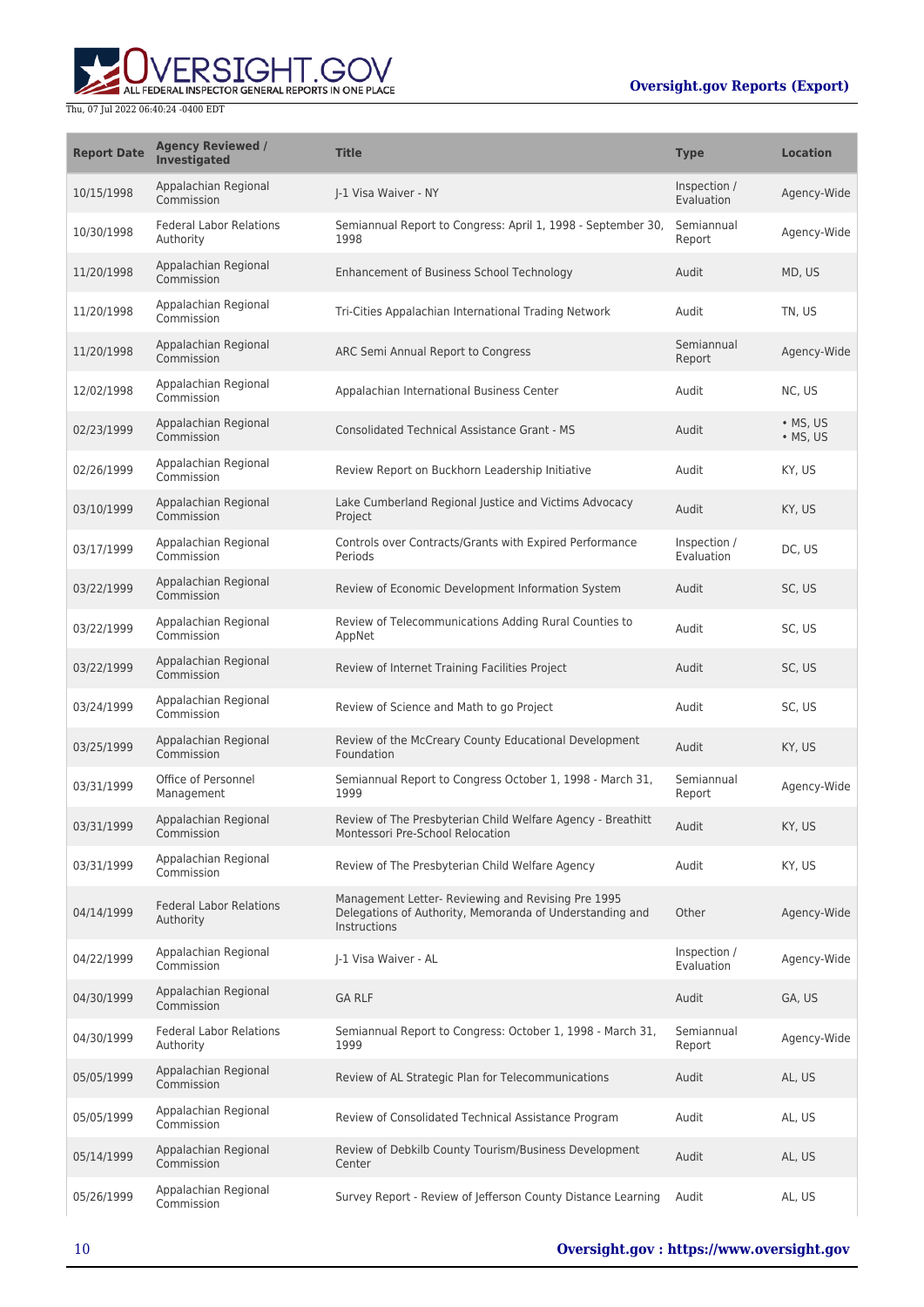

| <b>Report Date</b> | <b>Agency Reviewed /</b><br>Investigated    | <b>Title</b>                                                              | <b>Type</b>                | <b>Location</b> |
|--------------------|---------------------------------------------|---------------------------------------------------------------------------|----------------------------|-----------------|
| 06/02/1999         | Appalachian Regional<br>Commission          | ARC Semi Annual Report to Congress                                        | Semiannual<br>Report       | Agency-Wide     |
| 07/01/1999         | Appalachian Regional<br>Commission          | Review of Entrepreneurial Education Project                               | Audit                      | GA. US          |
| 07/01/1999         | Appalachian Regional<br>Commission          | <b>Consolidated Technical Assistance Grant - WV</b>                       | Audit                      | WV, US          |
| 07/08/1999         | Appalachian Regional<br>Commission          | Southwest Regional Jail/Industrial Park Water Project                     | Audit                      | WV, US          |
| 08/05/1999         | Appalachian Regional<br>Commission          | Survey of Timeliness of Claims Processing & Follow-up Action              | Inspection /<br>Evaluation | DC, US          |
| 08/25/1999         | Appalachian Regional<br>Commission          | I-1 Visa Waiver - NY                                                      | Inspection /<br>Evaluation | Agency-Wide     |
| 08/25/1999         | Appalachian Regional<br>Commission          | Training Tomorrow's Workforce                                             | Audit                      | KY, US          |
| 08/31/1999         | Appalachian Regional<br>Commission          | Northern Tier Regional Planning and Development Council                   | Audit                      | PA, US          |
| 08/31/1999         | Appalachian Regional<br>Commission          | TN Quality Award Alliance Global Market Development Phase<br>$\mathbf{H}$ | Audit                      | TN, US          |
| 09/03/1999         | Appalachian Regional<br>Commission          | <b>NC Technical Assistance</b>                                            | Audit                      | NC, US          |
| 09/15/1999         | Appalachian Regional<br>Commission          | PA Department of Community and Economic Development                       | Audit                      | PA, US          |
| 09/20/1999         | Appalachian Regional<br>Commission          | TN Regional Entrepreneurial initiative                                    | Audit                      | TN, US          |
| 09/24/1999         | Appalachian Regional<br>Commission          | Rockcastle County Economic Development Initiative                         | Audit                      | KY, US          |
| 09/29/1999         | Appalachian Regional<br>Commission          | Grant Agreement Expenditures Audit NC                                     | Audit                      | NC, US          |
| 09/30/1999         | Office of Personnel<br>Management           | Semiannual Report to Congress April 1, 1999 - September 30,<br>1999       | Semiannual<br>Report       | Agency-Wide     |
| 09/30/1999         | Appalachian Regional<br>Commission          | I-1 Visa Waiver - AL                                                      | Inspection /<br>Evaluation | Agency-Wide     |
| 09/30/1999         | Appalachian Regional<br>Commission          | Facilities Master Planning Project                                        | Audit                      | OH, US          |
| 09/30/1999         | Appalachian Regional<br>Commission          | Review of Rural Health and Wellness Program                               | Audit                      | KY, US          |
| 10/07/1999         | <b>Federal Labor Relations</b><br>Authority | Semiannual Report to Congress: April 1, 1999 - September 30,<br>1999      | Semiannual<br>Report       | Agency-Wide     |
| 10/20/1999         | Appalachian Regional<br>Commission          | OH University Southern Campus Technology Outreach Center                  | Audit                      | OH, US          |
| 10/20/1999         | Appalachian Regional<br>Commission          | Review of Welding Laboratory/Classroom Project                            | Audit                      | NY, US          |
| 10/22/1999         | Appalachian Regional<br>Commission          | Review of Wrap Around Child Care Project                                  | Audit                      | NY, US          |
| 10/27/1999         | Appalachian Regional<br>Commission          | Review of Southern Tier Rail Line Development Project                     | Audit                      | NY, US          |
| 10/27/1999         | Appalachian Regional<br>Commission          | Review of Rail line Preservation Project                                  | Audit                      | NY, US          |
| 10/28/1999         | Appalachian Regional<br>Commission          | Purchasing of Goods and Services                                          | Inspection /<br>Evaluation | DC, US          |
| 11/01/1999         | Appalachian Regional<br>Commission          | ARC Semi Annual Report to Congress                                        | Semiannual<br>Report       | Agency-Wide     |